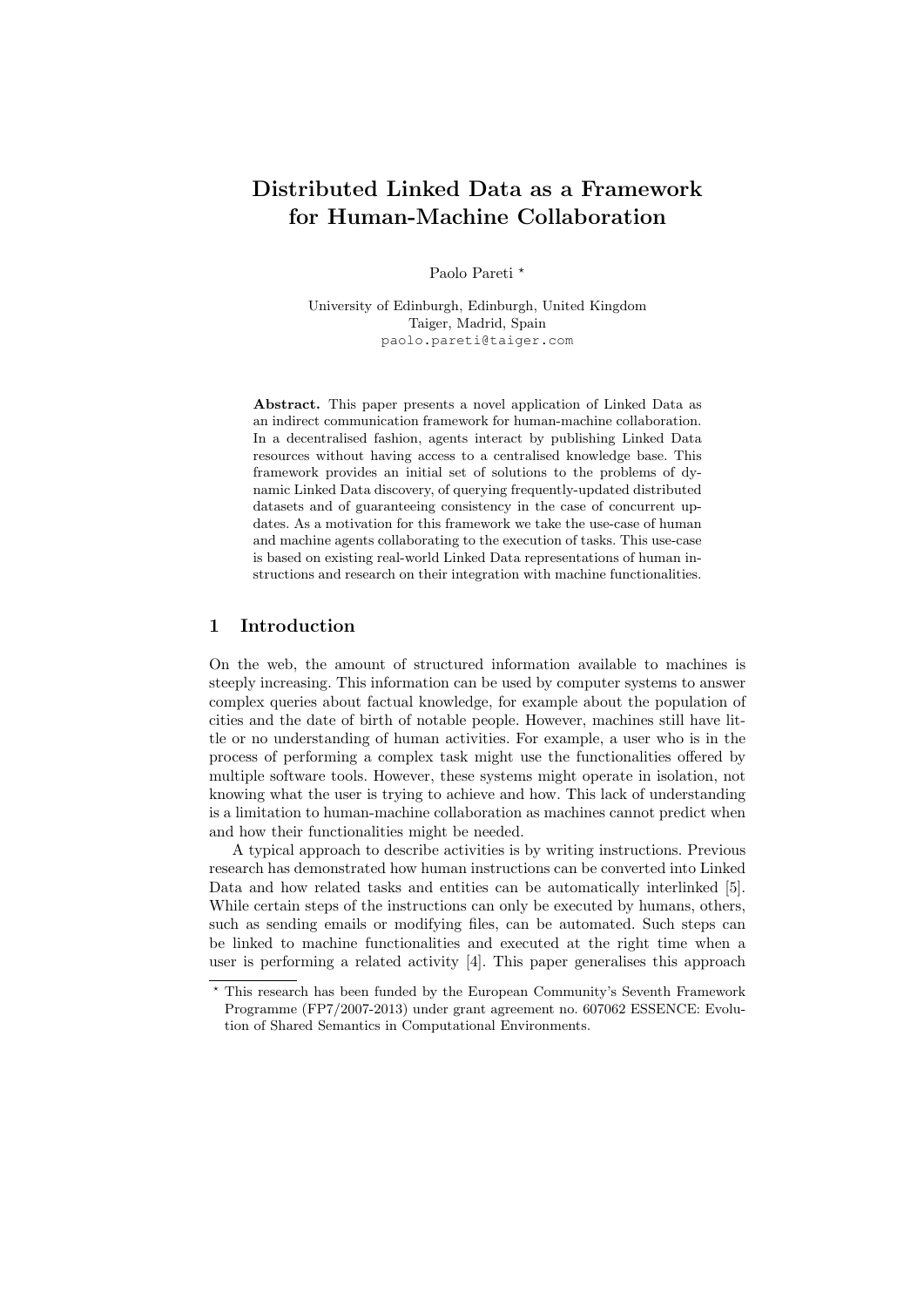

Fig. 1. A multi-agent environment with no shared editable resources. Dashed and solid lines represent, respectively, the ability to read and write Linked Data resources.

to automation to the case of multiple agents and decentralised resources. As its main contribution, this paper presents a novel application of Linked Data as an indirect collaboration framework for humans and machines. The main benefits and limitations of this framework are discussed and initial solutions are proposed to the problems of dynamic Linked Data discovery, of querying frequently-updated distributed datasets and of guaranteeing consistency in the case of concurrent updates by multiple agents.

## 2 Problem Description

The proposed framework addresses the problem of allowing a collaborative set of human and machine agents, who can publish and access web resources but that cannot directly interact with each other, to communicate and coordinate their actions to collaboratively achieve tasks in the absence of a centralised system. To achieve decentralisation, no shared resource which multiple agents can edit is assumed to be available. As depicted in Figure 1, each agent is able to modify resources in its own repository while it is able to read the resources in all of the repositories of the other agents. In this context, communication refers to the process by which agents can propagate information (i.e.  $RDF<sup>1</sup>$  triples) to the other agents by modifying the collective knowledge, namely the resources that all agents can access. Coordination instead refers to the ability to guarantee certain conditions across all datasets. For example, coordination might be required to ensure that no agent can declare its intention to execute a task which is already being executed by another agent.

This framework is intended to address dynamic partially-automatable problems. A partially-automatable problem requires some human intervention, as it cannot be entirely automated. At the same time, it cannot be optimally solved by humans alone, as some part of it could be automated. Dynamic problems, instead, are those that cannot be predicted in advance, making the development

<sup>1</sup> http://www.w3.org/TR/2014/REC-rdf11-concepts-20140225/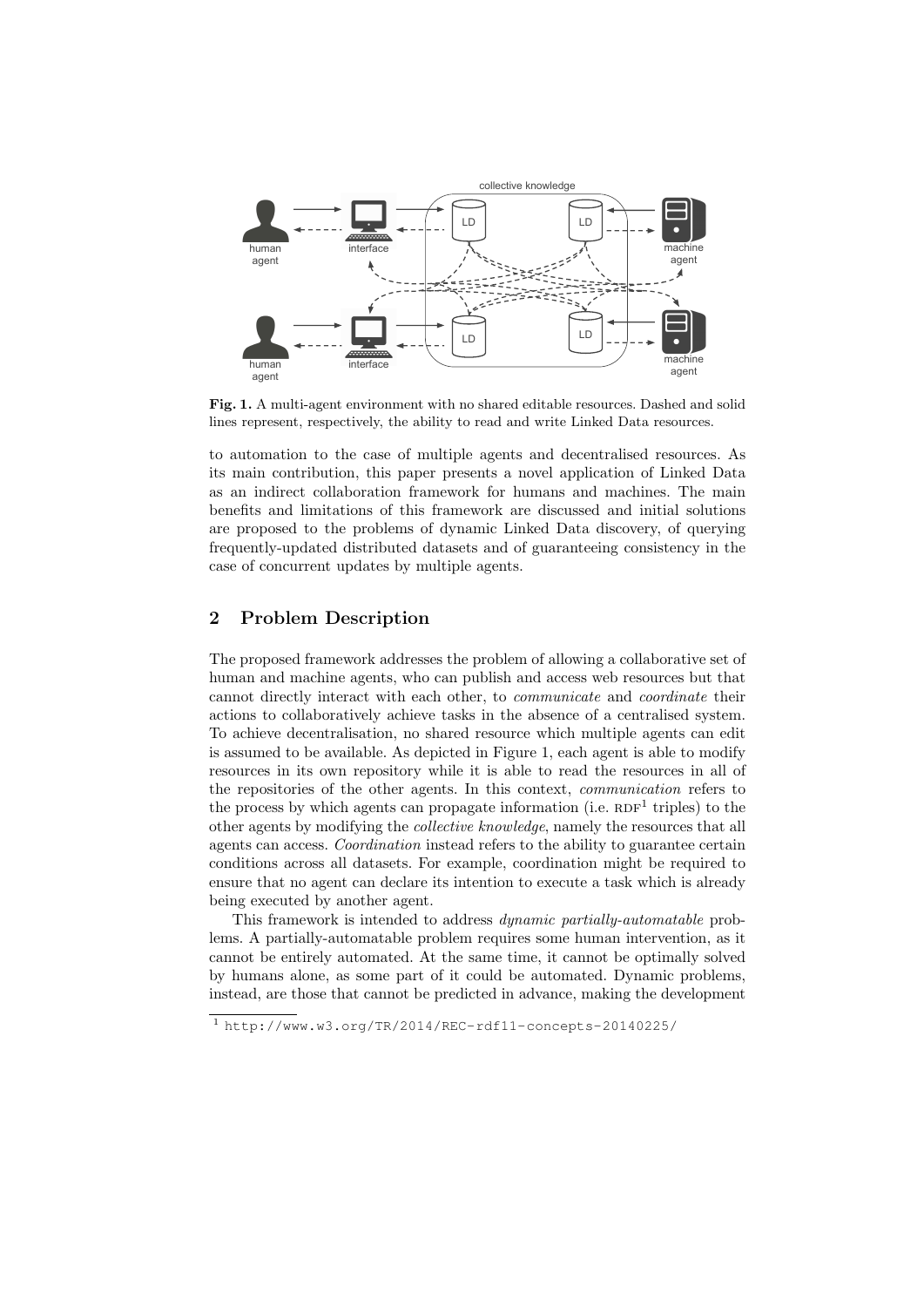of dedicated software solutions impractical. To simplify the problem at hand, it is assumed that the agents involved already know and trust each other. Issues such as agent discovery, coalition formation and trust are considered outside the scope of this project.

## 3 Motivational Use-Case

As a running example we take the use-case of John, an employee of a company working on a project alongside with Ann. Every week, John and Ann write a report about the status of the project which then gets sent to the other members of the company. To do so, they agree on the following procedure:

Weekly report procedure: Step 1: John writes a draft of the report Step 2: The report is uploaded to an online repository Step 3: Ann corrects the report Step 4: The report is sent to all the colleagues

While this procedure can be completed manually, it can also be made more efficient with automation. For example, as soon as John finishes writing the draft of the report, a machine agent could upload it to the correct repository. Ann could then be automatically notified that she can start correcting the report as step 3 is ready to be executed. Step 4 might also be a good candidate for automation. Different colleagues might have different preferences on how to be contacted. For example, some might prefer to receive an email, others a message on an instant messaging system or a social networking platform. A machine agent could deal with these diverse preferences automatically, provided its given the necessary contact details.

## 4 Methodology

Lacking any central system, agents are the only components of the proposed framework. At a functional level of abstraction, all agents can be seen as entities capable of reading and writing Linked Data resources. Agents also have individual repositories where they can publish and modify Linked Data. More specifically, agents routinely perform three phases. During the first phase, agents sense the environment by accessing the Linked Data resources of the other agents. This phase is described in Section 4.1. During the second phase, agents can perform actions and decide what to communicate the the other agents by reasoning over the state of the environment and their own capabilities. Human agents perform this phase by interpreting the state of the environment using intuitive interfaces while machine agents use a logical formalism. This phase is described in Section 4.2. During the third phase, agents update their own repository with the information they intend to communicate to the other agents, such as the outcome of their actions. This phase is described in Section 4.3.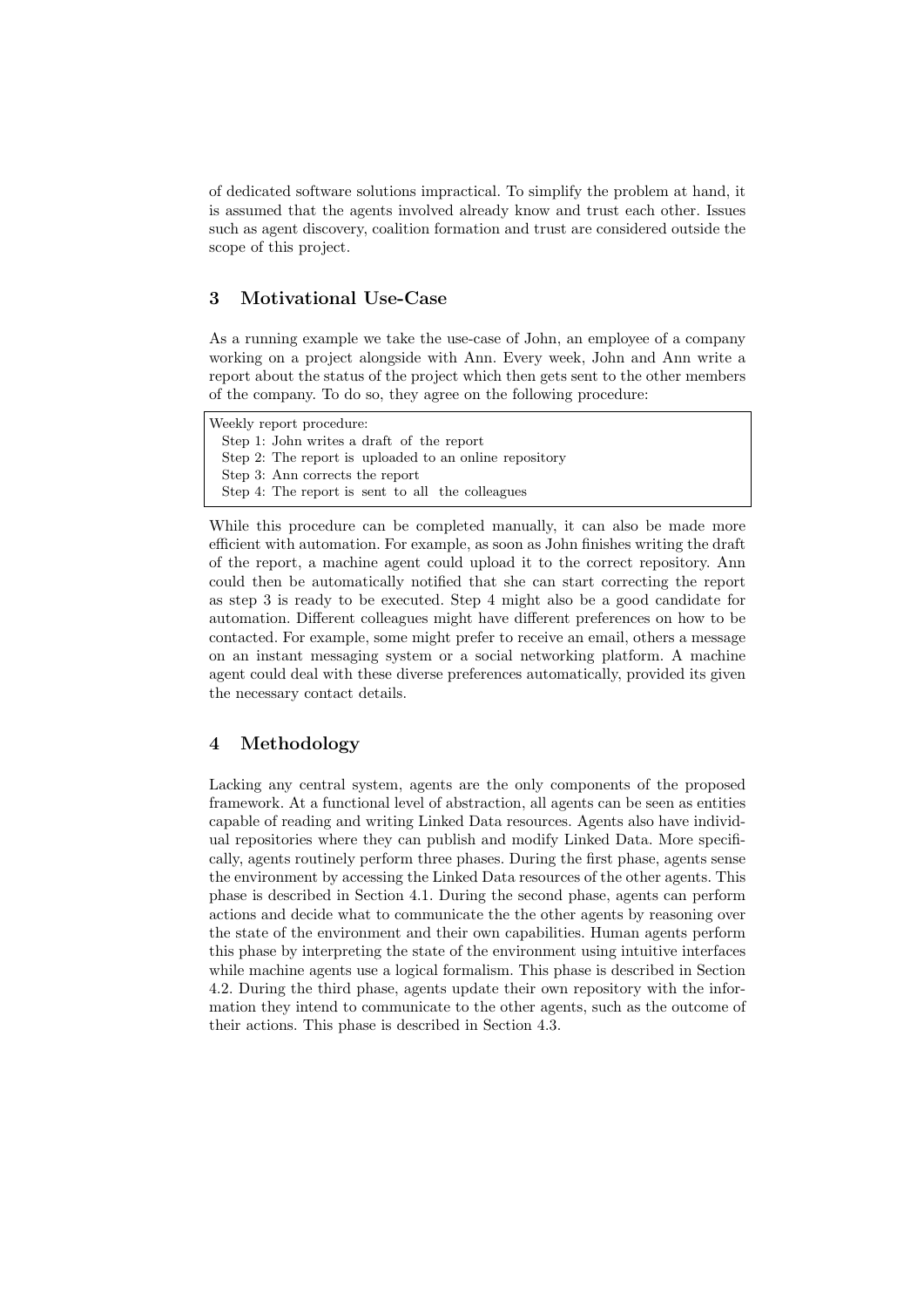Table 1. The RDF namespaces used in this document. All other namespace prefixes can be considered to be associated with generic uris such as http://example.org/

|  | $\left  \overline{\text{Prefix}} \right $ Namespace URI |
|--|---------------------------------------------------------|
|  | prohow http://w3id.org/prohow#                          |
|  | rdfs http://www.w3.org/2000/01/rdf-schema#              |

#### 4.1 Knowledge Retrieval

While direct communication requires knowledge of the recipients of the messages, indirect communication requires a common environment that all agents can observe [2]. An agent wanting to use direct communication must know how to transmit information to specific recipients. This would be a impractical in our scenario as agents might be humans or machines and might need to agree on different communication protocols. On the other hand, agents using indirect communication mechanisms only need to know how to store and retrieve information from the shared environment. Using indirect communication, agents can be oblivious to the characteristics or even the very existence of the other agents.

In this framework the shared environment that enables indirect communication is a set of Linked Data resources available online, here called collective knowledge. Therefore agents, to communicate, only need the ability to read and write Linked Data resources. It is important to notice that while all agents can access and modify the overall collective knowledge, they cannot modify all parts of it, but only the resources that they have direct control of.

Although agents do not need to have explicit knowledge of each other, they need to know where to access the resources that make up the collective knowledge. Implicitly, this involves either knowing or being able to retrieve the addresses of the resources of the other agents. One possible approach is to agree on a URI for the collaboration. This URI should be dereferencable to an RDF resource containing the addresses of the other repositories in the collective knowledge. For example, we can imagine agent  $\alpha$  joining coalition x: coalition. By dereferencing this URI, an agent might retrieve the following triples:

x:coalition prohow:includes a:resource, b:resource, c:resource .

RDF triples are here represented in  $\text{TURTLE}^2$  format following the namespace prefixes defined in Table 1. The relation prohow:includes links the identifier of a coalition with the resources included in the collective knowledge of the coalition. These resources are here called seed URIS. If none of the seed URIS points to a resource editable by an agent a, then it can be inferred that agent a does not belong to this coalition, as it would not be possible for this agent to communicate information to the other agents. We will assume here that resource a:resource is editable by agent a. Agents do not necessarily know how many other agents are involved in the coalition, if any, as Linked Data resources might not belong to any agent, or multiple resources might belong to the same agent.

Agents wanting to agree on a coalition URI and on the list of seed URIS might have to resort to direct communication or to centralised systems, such

<sup>2</sup> http://www.w3.org/TR/turtle/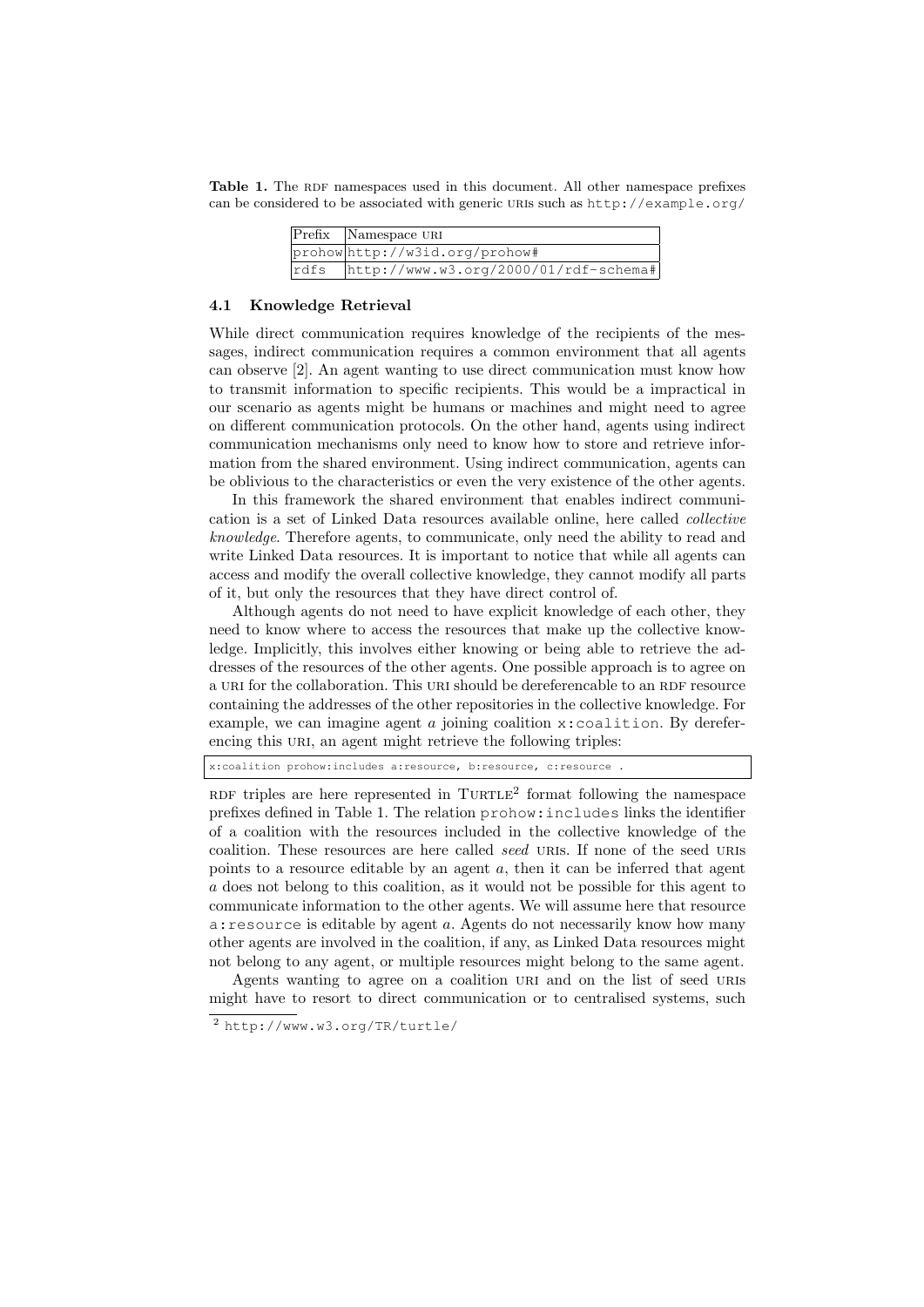

Fig. 2. Dereferencing URIS might lead to the discovery of a large amount of resources. Adding the dashed link reduces the link distance from the seed URIs to  $\exp(-\frac{1}{2}$  to 1.

as matchmaking systems. This process, however, is considered part of coalition formation and therefore outside of the scope of this work. In this paper we assume that agents already have access to the list of seed URIS.

Having obtained the list of seed uris, agents can now discover the collective knowledge of the coalition. This is done by dereferencing the uris of the entities they are interested in, starting from the seed URIS. Agents should attempt to request machine-readable versions of the resources first, using content negotiation. The retrieved resources should then be correctly interpreted if encoded in one of the standard formats, such as Turtle,  $RDF/XML^3$  or  $RDFa$ <sup>4</sup>. After retrieving all the data in the collective knowledge agents can proceed to reason about it by querying it. This process of querying distributed Linked Data resources by retrieving them locally is called a materialisation-based approach.

Dereferencing URIs allows agents to dynamically discover Linked Data resources at runtime. However, as depicted in Figure 2, the discovered resources might contain more URIs which might lead to the discovery of even more resources, leading to a virtually unconstrained set of resources. Similarly to web crawling, if no limit is imposed on the depth of the exploration, an excessively large number of resources could be discovered and included in the collective knowledge. Considering that agents need to frequently access all the resources in the collective knowledge, unconstrained exploration is impractical.

One possible solution to this problem is to limit the exploration of URIS only to one level from the seed uris. In other words, only uris directly retrieved from the seed uris would be considered as potential resources in the collective knowledge. Agents discovering relevant resources by exploring beyond this limit can include them in the collective knowledge by including their uris in one of the seed URI resources. In Figure 2, for example, agent  $a$  can add  $ex6:r$  to the collective knowledge by adding a link to it in resource a: resource.

An alternative to dynamic Linked Data discovery is the addition of relevant data into a single repository. For example, agent  $a$  could copy the RDF data from resource  $ex6$ : r into its resource a: resource. Doing this would give more

<sup>3</sup> http://www.w3.org/TR/rdf-syntax-grammar/

<sup>4</sup> http://www.w3.org/TR/rdfa-syntax/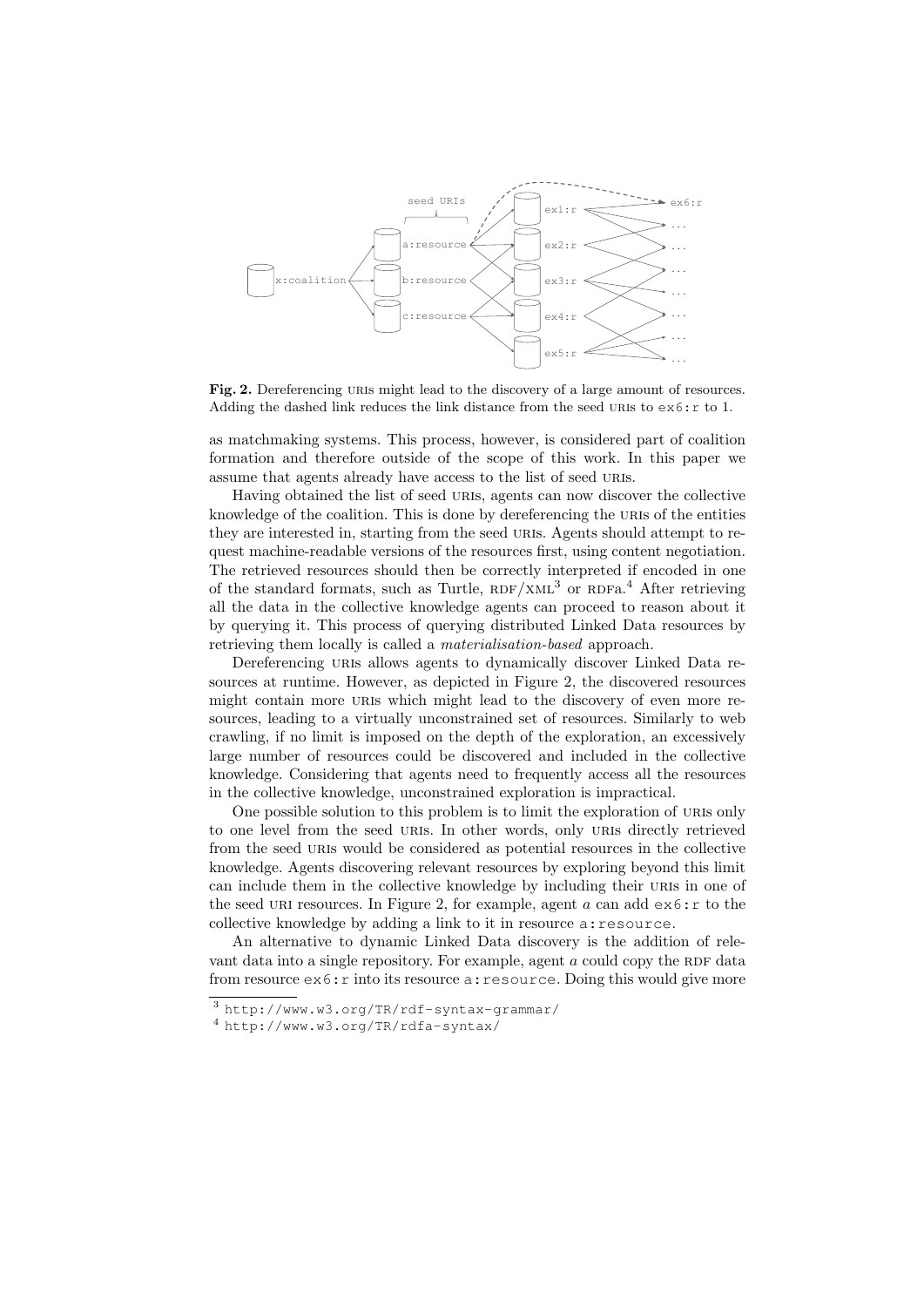flexibility to agent a to decide which triples to include in the collective knowledge. By linking to resource  $ex6:r$  instead, agent a must commit to include all data from this resource in the collective knowledge. Moreover, copying data in the agent's repository could be considered a more stable approach in case the external resource has a high risk of becoming unavailable.

If the external resource is sufficiently stable and does not contain a significant amount of superfluous information, however, the dynamic Linked Data discovery approach could be considered more advantageous. Linking to external resources and allowing their discovery avoids the problem of data duplication. Not only data duplication increases the amount of repository space required by the agents, but it also makes updates more difficult. In fact, if the data duplication approach is followed, an update to repository  $\epsilon \times 6$ : r might take a long time to propagate to all the resources that contain its copy, or even not propagate at all. For these reasons, dynamic Linked Data discovery at runtime can be a practical solution if the discovered resources are stable and self-contained.

#### 4.2 Knowledge Representation and Reasoning

In order communicate meaningfully, a shared knowledge representation format needs to be established. Following the Linked Data principles, agents represent their knowledge according to the RDF data model. Shared semantics is achieved by the use of uris as global identifiers to unambiguously identify entities and concepts, and by the adoption of a shared vocabulary. In the human-machine collaboration scenario the  $PROHOW<sup>5</sup>$  vocabulary is chosen.

For the reminder of this paper we will assume that data is represented in RDF and the agents agree on a common vocabulary. However, several approaches could be used in scenarios where these assumptions do not hold. For example, ontology alignment techniques could be used to create semantic interoperability between different conceptualisations. Also, existing systems have been developed to translate non-RDF data into RDF, or mine RDF models from unstructured resources, such as natural language text. One such system has been developed to automatically convert human-generated instructions into Linked Data [5] using the PROHOW vocabulary. The feasibility of this process was demonstrated by the creation of an RDF dataset<sup>6</sup> of over 200.000 interlinked procedures extracted from the wikiHow<sup>7</sup> and Snapguide<sup>8</sup> websites. The ability to integrate a framework with existing resources is particularly important to mitigate the cold start problem. This problem occurs when the low value offered by a system discourages its adoption, while at the same time adoption is needed to increase its value. The value of Linked Data applications, which typically focus on integration and standardisation, often depends on the number of people and organisations adopting them. Applications which can be integrated with existing systems and resources can provide a higher initial value to the early adopters.

<sup>5</sup> http://w3id.org/prohow#

<sup>6</sup> http://w3id.org/knowhow/dataset/

<sup>7</sup> http://www.wikihow.com/

<sup>8</sup> http://snapguide.com/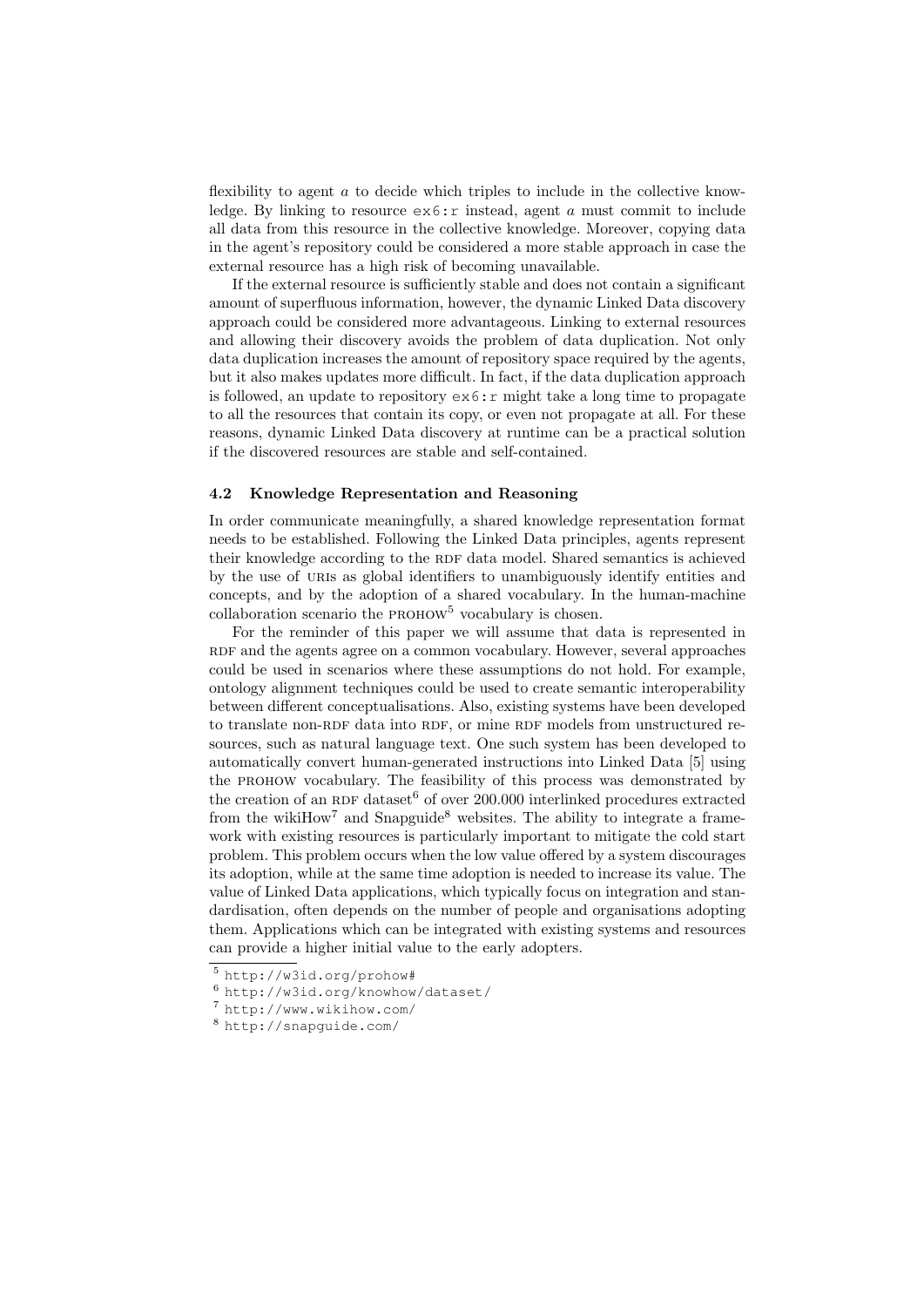The PROHOW vocabulary has been used to represent both real-world human instructions and machine functionalities [4]. This vocabulary represents tasks in terms of instructions and of their execution. For instance, the procedure in the example introduced in Section 3 can be translated in the following PROHOW representation using an existing parser:<sup>9</sup>

```
:t rdfs:label "Weekly report procedure" .
:t prohow:has_step :t1, :t2, :t3, :t4
:t1 rdfs:label "John writes a draft of the report" .
:t2 prohow:requires :t1 .
:t2 rdfs:label "The report is uploaded to an online repository".
:t3 prohow:requires :t2 .
:t3 rdfs:label "Ann corrects the report" .
:t4 prohow:requires :t3 .
:t4 rdfs:label "The report is sent to all the colleagues" .
```
In this example, the main task :t is connected to the four steps :t1 to :t4 using the prohow:has\_step relation. The order between the steps is given by the prohow: requires relation. Step : t2 could be linked to a machine functionality :t5 as follows:

```
:t2 prohow:has_method :t5 .
:t5 rdfs:label "Upload a document to a repository" .
:t5 prohow: requires :t6, :t7
:t6 rdfs:label "The document to upload" .
:t7 rdfs:label "The repository where to upload it to" .
```
The prohow:has\_method relation indicates that task :t5 is one possible way to achieve task  $:t2$ . A machine agent might then be able to complete this task automatically given the required inputs  $:t6$ , "The document to upload" and :t7, "The repository where to upload it to".

One of the main challenges to enable communication between humans and machine agents is the representation of knowledge in a format which is both human and machine understandable. It is therefore important to map such representation both to a logical formalism to allow machine reasoning, and to an intuitive representation, such as natural language, which can be understood by humans. Data modelled with the PROHOW vocabulary can be translated both into a natural language representation and into logical statements [4]. Logical statements allow a machine to infer, for example, that a task is ready to be executed because if all of its requirements are complete, or that it has been accomplished if one of its methods has been completed.

While machines rely on logic, human reasoning and actions are mediated through interfaces. In this context, an interface is defined as a software agent capable of translating Linked Data into a human readable representation and of translating human interactions into Linked Data. prohow processes can be represented in different ways, including as a list of steps, methods and requirements, a common format in human-written instructions. Interfaces also allow human users to translate their actions and decisions into Linked Data. An existing JavaScript implementation,<sup>9</sup> for example, presents PROHOW tasks in an html document and displays buttons to provide additional functionalities. A

<sup>9</sup> http://w3id.org/prohow/r1/interfaces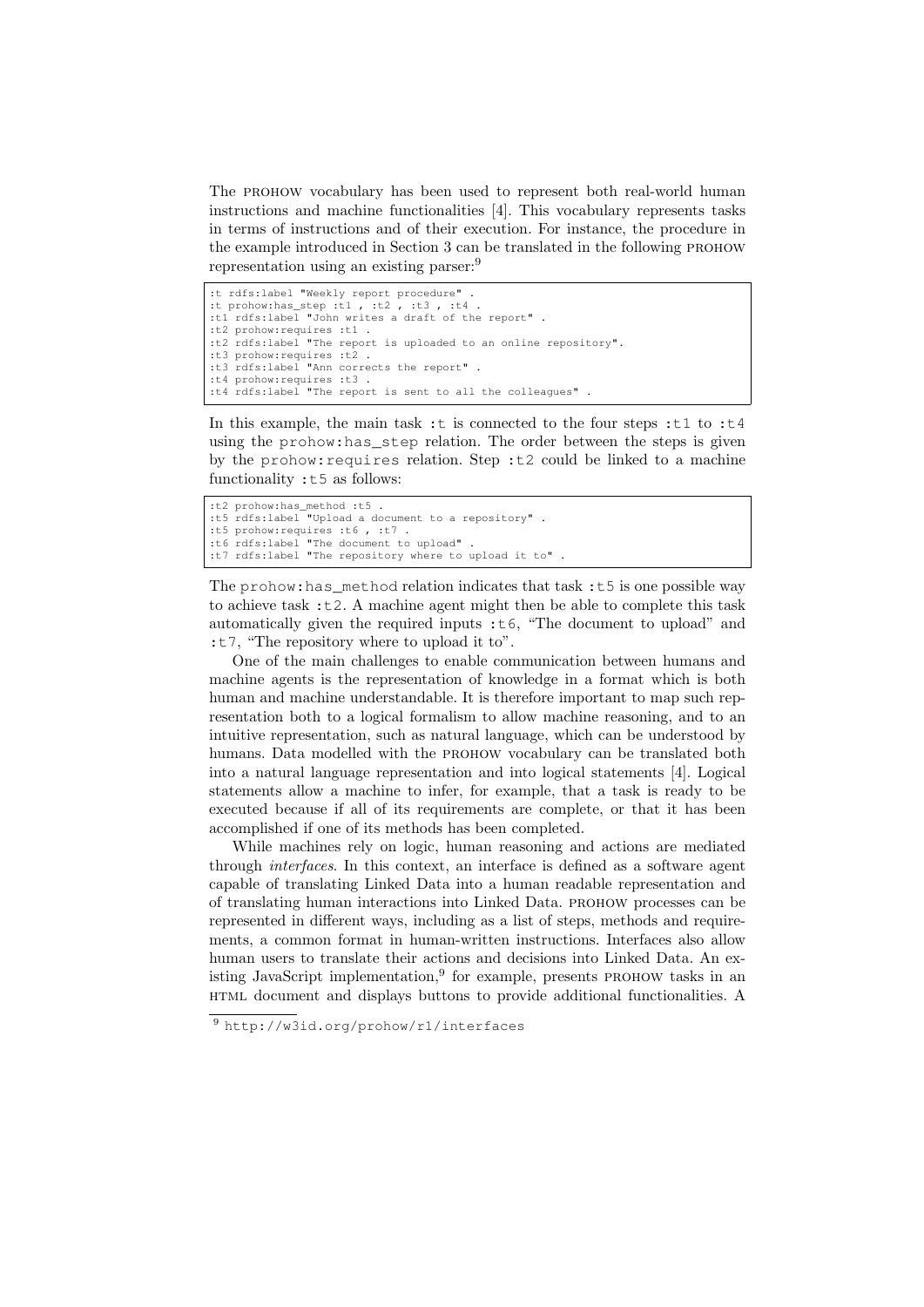user interested in starting task :t can click on a button next to description of the task to publish the following information on the web:

:en prohow:has\_goal :t .

This triple declares a new attempt (or *environment*) : en to accomplish task : t. This environment : en can be dereferenced to another HTML document where the user can tick off the steps that have been completed, similarly to a to-do check-list. If the user checks the first step  $:t1$ , the interface will publish the following triples online:

```
:ex prohow:has_environment :en .
:ex prohow:has_task :t1 .
:ex prohow:has_result prohow:complete .
```
This triples state that, within environment : en, the execution : ex of task :  $t1$ was successful. This information could then be used by a machine agent to infer that step  $\pm 2$  is ready to be executed, and consequently attempt to accomplish its method  $: t.5$ .

#### 4.3 Knowledge Update and Coordination

An agent wanting to communicate a set of triples to the other agents does so by publishing them in a repository which belongs to the collective knowledge. It will be the other agents responsibility to retrieve these triples and to consider them in their reasoning process. This approach is straightforward in case the decision to upload certain triples is independent on the rest of the collective knowledge. However, coordination typically requires inferences based on the whole collective knowledge, and changes to the collective knowledge could potentially invalidate such inferences. For example, an agent's decision to complete a task might be overridden by the knowledge that the task has already been completed.

In Linked Data, changes to a knowledge base could be seen in terms of additions and deletions of triples. The problem of unexpected deletions of triples can be avoided by choosing a collaboration model that does not require triple deletion. The chosen collaboration model, prohow, is based on a monotonic increase of knowledge and no facts need to be retracted. To avoid the problem of unexpected triples additions, agents should write potentially conflicting statements as "candidate" additions which are confirmed on a first-come first-served basis only after verifying that no other conflicting statement exists.

Candidate sets of triples can be written using RDF reification.<sup>10</sup> Reification provides a unique identifier for each triple, which can be used to attach metainformation about the triple such as the timestamp at which the reified triple was created. Moreover, a reified triple does not entail the triple. This gives agents the flexibility to limit their reasoning only to confirmed facts or to consider also the candidate statements that other agents intend to assert.

Going back to the example presented in Section 3, we can imagine both John and a machine agent a to be capable of completing step :t2, "The report is

<sup>10</sup> http://www.w3.org/TR/2004/REC-rdf-mt-20040210/#Reif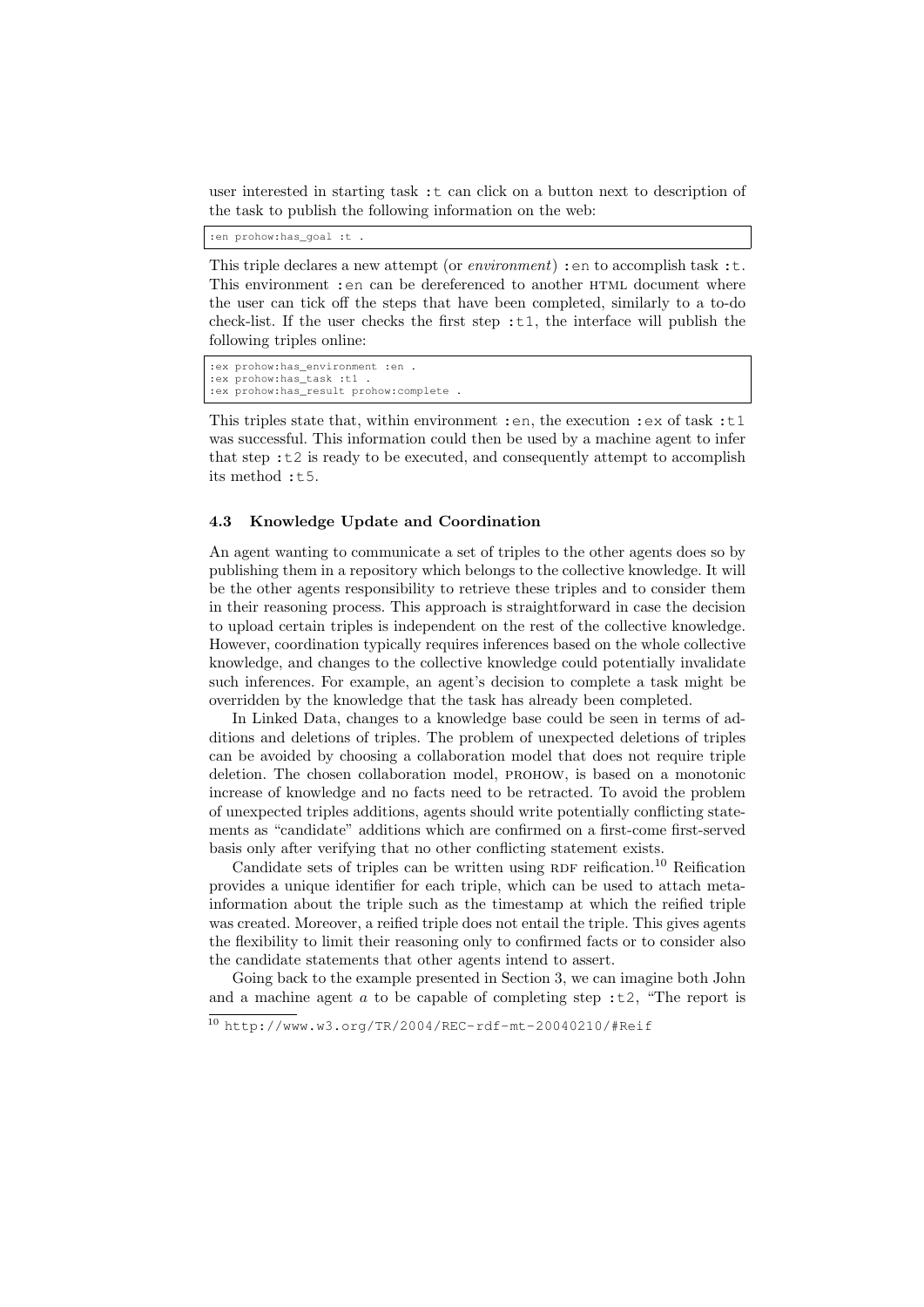

Fig. 3. A simple coordination mechanism for distributed datasets.

uploaded to an online repository". In this scenario, it is desirable that only one of the agents accomplishes task :t2. This problem can be solved by coordination, and a simple way of implementing it is on a first-come-first-served basis as depicted in Figure 3. After retrieving the collective knowledge (timestamps  $t^1$  to  $t^3$ ) and discovering that task :t2 needs to be completed, John publishes on his individual repository  $LD^1$  the intention to complete it using timestamped reified statements at time  $t^4$ . However, agent a might have also published its intention to complete task :t2 on repository  $LD^3$  at an earlier time  $t^x$   $(t^3 < t^x < t^4)$ . Before considering his intention as final, John's interface will access the other agents repositories to verify whether new conflicting statement have been added (timestamps  $t^5$  and  $t^6$ ), whether reified or not. When accessing resource  $LD^3$ at time  $t^6$ , John's interface will discover a's intention to accomplish task :t2. Since a's statement has been created before John's one, the interface will warn John that task :t2 is already in the process of being automated and he will be asked not to complete it. Agent  $a$ , instead, not having found any conflicting statements published before its own, will publish its intention to complete :t2 in a non-reified format and proceed in accomplishing the task.

## 5 Complexity Analysis

Agents behaviour described in Section 4 can be seen as a loop where iterations are repeated with a certain frequency. We define frequency  $f$  as the number of times the iteration is repeated within a fixed time interval. During each iteration, agents need to retrieve the collective knowledge locally to reason over it. This process of retrieving data locally might need to be repeated a certain number of times k. The coordination algorithm described in Section 4.3 requires retrieving the data twice  $(k = 2)$  per iteration.

Within a set of agents  $A$ , the average amount of data that an agent  $a$  needs to retrieve to access the collective knowledge is  $d_A(|A| - 1)$ , where  $d_A$  is the average number of triples in the repositories of the agents in  $A$ , and  $|A|$  is the number of agents in A. Therefore, within a fixed time interval, the average amount of triples an agent has to retrieve from the web is  $f k d_A(|A| - 1)$ . An agent collaborating with multiple sets of agents  $A$  only needs to retrieve the resources of each different agent once. Agents can merge data from each distinct agent it collaborates with  $(A = \bigcup_{A \in \bar{A}} A)$  and use it to collaborate with all the other sets of agents in  $\overline{A}$ . Using this approach, the average number of triples an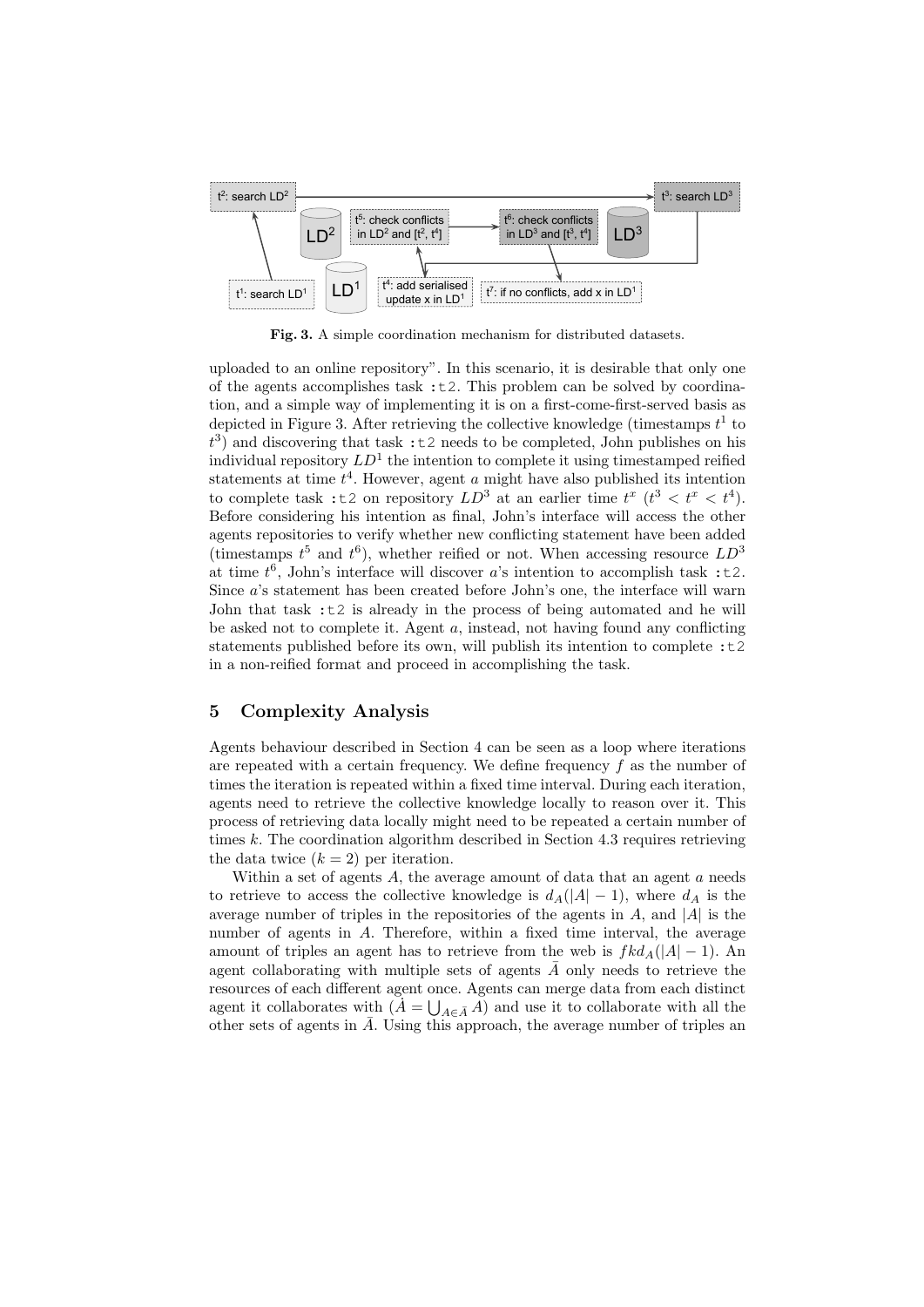agent would need to retrieve is:

$$
fkd_{\dot{A}}(|\dot{A}|-1) \tag{1}
$$

From this formula it can be observed that the required web traffic increases linearly with the frequency at which the agent checks and computes updates  $f$  and the number of times the same resources need to be accessed per iteration  $k$ . In a concrete implementation of the system, both  $k$  and  $f$  can be considered constant. The remaining variables determining the complexity are therefore the average number of triples in the knowledge bases of all the other collaborative agents  $(d_{\dot{A}})$  and the absolute number of those agents  $|\dot{A}|.$  The web traffic generated by a single agent can then be considered as having complexity  $O(d_A * |\dot{A}|)$ .

The space and computational complexity of the implementation of an agent strongly depends on the number of triples that needs to be stored and processed at each iteration. This number equals to all the triples stored by all the agents that are being interacted with:  $d_{\vec{A}}|\vec{A}|$ , and it is therefore comparable to the web traffic complexity. The space and time complexity is also affected by other factors which depend on the specific implementation of an agent. These factors are the number and type of SPARQL queries that needs to be executed, and the efficiency of the particular RDF storage and SPARQL engine used.

From this analysis we can observe that the complexity of each agent can be reduced by having agents collaborate with fewer other agents at a time and by having them reason over smaller datasets. It should be noted that, thanks to decentralisation, this complexity does not depend on the total number of agents in the system nor on the total number of triples involved. This complexity can then be kept constant as the overall number of agents and knowledge in the system increases. This analysis suggests that this framework could be applied to a large number of lightweight agents, namely agents that interact with a small number of other agents and that do not publish a large volume of data.

## 6 Related Work

With respect to human-machine collaboration, the main characteristics that distinguish the proposed framework from existing approaches are two. Firstly, the control given to the users on the whole computation allows them to define how tasks should be accomplished. Secondly, automation does not rely on any central system and it can happen opportunistically. In other words, in different environments, or depending on agent availability, the same task could be automated to a lesser or greater degree. In the field of Human Computation (HC) [7], human and machine efforts are combined to solve tasks that neither humans nor machines alone could solve efficiently. However in typical HC systems, such as Galaxy  $\chi_{\text{OO}}$ ,<sup>11</sup> humans play a subordinate role, and their collaboration relies on an existing centralised software system. In Human-Provided Services [9], users can define and advertise the services they want to offer, although they are not

<sup>11</sup> http://www.galaxyzoo.org/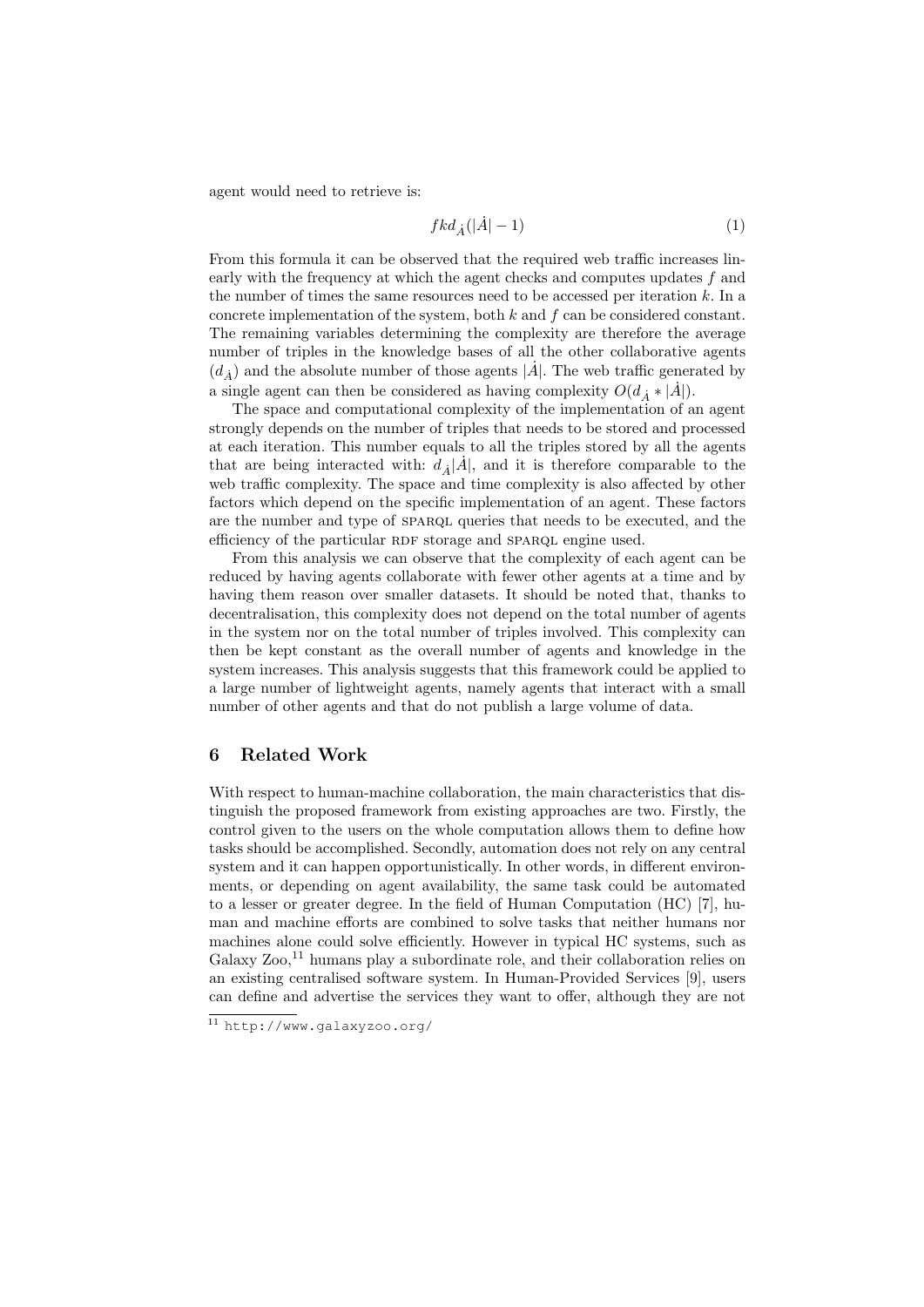in charge of the overall computation. Related to HC are the fields of Social Machines (SM) and Social Computation (SC) [10]. While HC systems might not have a social dimension, SM and SC focus on how to support social interactions between users. LSCitter [3], for example, is a system supporting collaborative tasks, such as organising a meal or sharing a taxi. While these collaborations are initiated by the users, they must currently follow pre-defined protocols.

The proposed approach also shares similarities with blackboard systems [1], where a central knowledge base is used by multiple agents to collaborate, but it differs for two main reasons. First of all, in the proposed approach the shared environment, or collective knowledge, is fragmented into multiple resources which cannot be accessed simultaneously. A perfectly updated view of the collective knowledge is therefore impossible, as during the time required by an agent to retrieve a single resource, all the other resources might have potentially changed. Secondly, agents can only modify their own resources and no resource can be modified by more than one agent. This means that agents cannot agree on a single resource to be used for coordination. The indirect collaboration mechanism of the proposed framework can also be seen as a form of stigmergy. In the context of multi-agent systems the term stigmergy traditionally refers to complex collaborations emerging from simple agents by indirect interactions mediated through an environment. In the case of rational agents, the concept of cognitive stigmergy has been proposed [8].

Given the frequent updates to the collective knowledge of all the agents, we choose to query the distributed Linked Data resources using a materialisationbased approach. Given no assumptions on which resources are likely to be updated, and how frequently, this approach guarantees that any update to the collective knowledge will propagate to all agents after at most one iteration. Under different assumptions, other distributed query strategies could be more efficient. One class of approaches assumes that query processing capabilities, such as sparql endpoints, are available remotely [6]. Under this assumption, queries could be split into several sub-queries that will be evaluated remotely against the remote sources. The other class of approaches, to which materialisation-based approaches belong to, does not make this assumption and requires remote resources to be retrieved locally before they can be queried. This process can be optimised by creating local indexes of the remote resources based on their schema [11], based on the uris they contain, or based on both of those properties [12]. This information is used to decide which resources to access when computing a query, potentially avoiding the retrieval of irrelevant resources.

## 7 Conclusion

This paper proposed a novel framework for decentralised human-machine collaboration. To avoid the complexity of direct interactions between distributed human and machine agents, Linked Data is used as an indirect communication mechanism. The problem of coordination is therefore translated into a knowledge-sharing problem, where the only requirement for agent participation